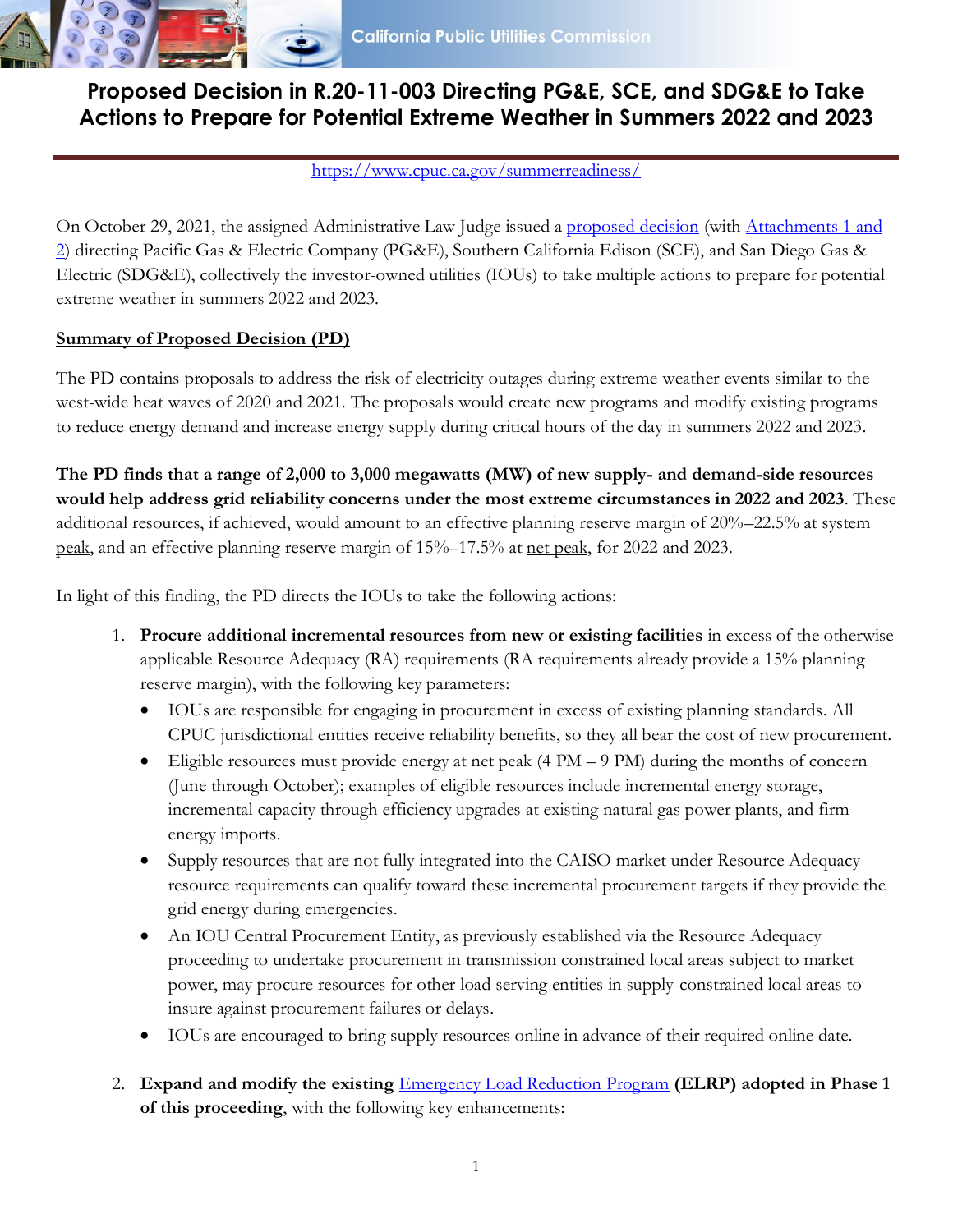**California Public Utilities Commission** 

- Doubles the ELRP compensation rate for voluntary reductions in energy consumption achieved by customers during times of grid stress to \$2 per kilowatt hour, or \$2,000 per megawatt hour.
- Creates several new options, as well as enhances existing options, for participation in ELRP: directly enrolled residential customers, aggregators of non-residential customers, virtual power plants, and electric vehicle-to-grid managed charging and discharge to support the grid.
- Restricts the use of diesel backup generators located in disadvantaged communities until after other options have been exhausted (if still needed to address a critical grid need).
- 3. **Implement a new ELRP pilot option for directly enrolled residential customers**, allowing residential customers to receive payment for voluntarily reducing their electric usage in response to Flex Alerts during times of grid stress. IOUs are required to conduct focused outreach to customers in disadvantaged communities and customers enrolled in the CPUC's California Alternate Rates for Energy program.
- 4. **Create a new ELRP option for aggregators to manage electric vehicle-to-grid charging and**  discharging to support the grid, allowing customers to earn \$60 to \$120 per year per kilowatt of energy demand reduction capacity.
- 5. **Modify existing IOU-administered demand response (DR) programs** and directs the IOUs to procure additional DR resources from third-party DR providers. DR programs allow customers to reduce their electricity usage when needed for grid reliability.
- 6. **Develop a new smart thermostat incentive program** that will provide \$22.5 million in total incentives to install smart thermostats that assist customers in reducing air conditioning usage a few degrees during critical times—if the customers are enrolled in a DR program. Low-income customers that qualify for the CPUC's Energy Savings Assistance Program may receive fully subsidized smart thermostats and are not required to participate in a DR program to receive the subsidy.
- 7. **Create two dynamic rates pilot programs** to test the effectiveness of customer response to electricity rates that change rapidly during grid emergencies. One pilot will shift agricultural water pumping to offpeak times in response to price signals, whereas the other pilot will test how dynamic rates affect customer end-uses such as behind-the-meter batteries and electric vehicle charging.
- 8. **Continue and extend the Flex Alert media campaign** to focus on the new Residential ELRP pilot and continue existing activities into 2022 and 2023.

## **Background**

- In August 2020, a majority of the western United States encountered a prolonged extreme heat event. As a result, the CAISO initiated rotating outages to prevent wide-spread service interruptions in two incidents; each incident included 500-1,000 MW of load disruption for about 2 hours. The final Root Cause Analysis of the event was released in January 2021 and is available at California ISO - [2021 Summer Readiness](http://www.caiso.com/about/Pages/News/SummerReadiness.aspx)  [\(caiso.com\).](http://www.caiso.com/about/Pages/News/SummerReadiness.aspx)
- In November 2020, the CPUC opened Rulemaking (R.) 20-11-003 to help ensure reliable electric service in California in the event of an extreme weather event in 2021.